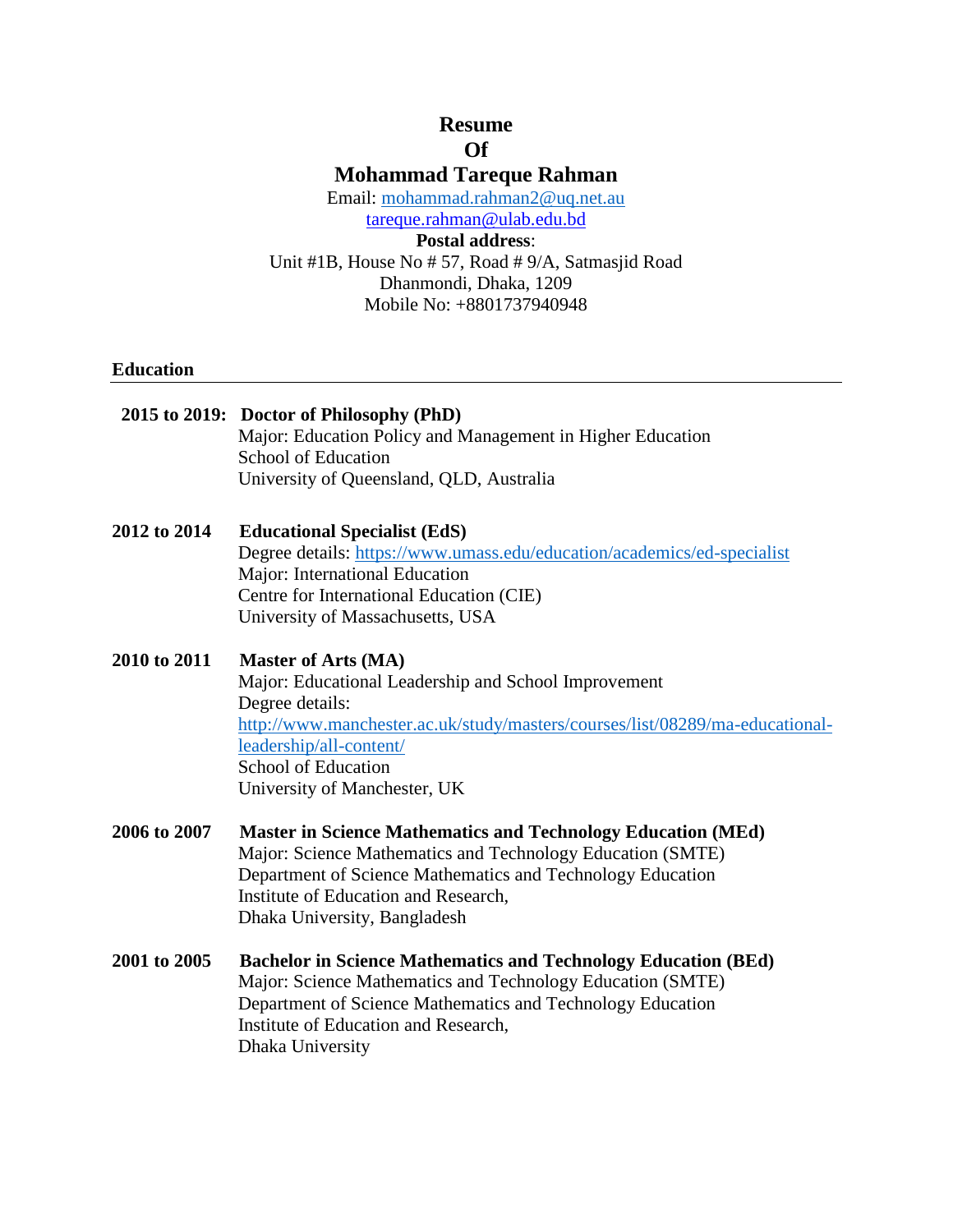- Endeavour Scholarship for PhD studies at the University of Queensland, 2015-2019 academic year.
- UQ Centennial top up Scholarship for PhD studies at the University of Queensland, 2015-2019 academic year.
- Student Assistantship for Educational Specialist degree at the University of Massachusetts, Amherst, 2012-2014 academic year.
- Merit and Equity Scholarship for MA studies at the University of Manchester, 2010-2011 academic year.
- International Travel Award-The Comparative and International Education Society Annual Meeting 2014, Toronto.

## **Teaching and Tutoring Experience**

1. **Associate Professor** (February 2019 to present date)

General Education

University of Liberal Arts Bangladesh (ULAB)

- 2. **Teaching Assistant/Tutor** (February-July 2017) School of Education University of Queensland Course taught: Learning Tools for 21st Century Knowledge Societies
- 3. **Senior Lecturer and Academic Coordinator** (July-December 2014) University of Liberal Arts Dhaka, Bangladesh

# 4. **Teaching Assistant**

School of Education (2012 to March 2014) University of Massachusetts**,** USA Course taught: International Education

# 5. **Tutor**

**International Education Services College** (April 2017- December 2018) A sister concern of University of Queensland Course taught: Behavioural Science and Biology

# **Professional Experience**

**1. Director** (February 2019 to present date)

Centre for Excellence in Teaching and Learning (CETL) University of Liberal Arts Bangladesh (ULAB)

# **2. Program Development Coordinator**

Centre for International Education (2012 to March 2014). University of Massachusetts, USA.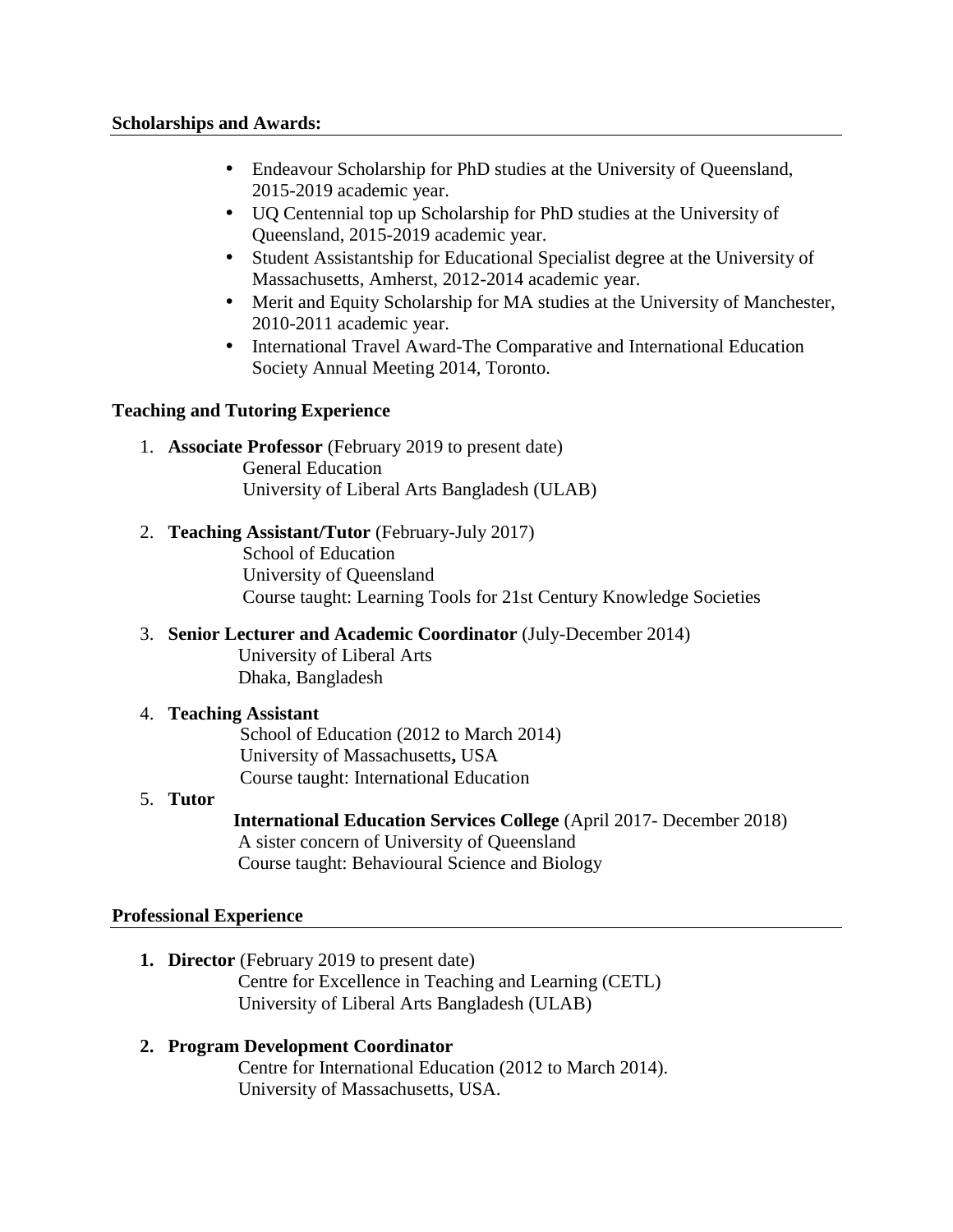- **3. Senior Research Associate** (September 2011-December 2011) Research and Evaluation Division, Bangladesh Rural Advancement Committee (BRAC) Dhaka, Bangladesh.
- **4. Senior Program Officer** (April 2009-September 2010) Save the Children USA Dhaka, Bangladesh.
- **5. Young Professional and Junior Research associate.** (June 2007- April 2009) Institute of Educational Development, BRAC University, Dhaka, Bangladesh

#### **Fellowship:**

### **Super Research Fellow**

Super research fellow is a prestigious collaborative programme in between Save the Children US with some the top US universities. As part of this program every year Save the Children hire some senior Education Specialist and Doctoral students to work for them in their different country office operations and projects. In 2013, as a part of this fellowship opportunity I worked as an education expert in a research project that aimed to evaluate one of the Save the Children's education project in their Bangladesh country office.

### **Volunteer experience:**

• Red Cross fund raising campaign-2015

### **Conference presentations, proceedings:**

- 1. Rahman, M. T. (2018). *Towards new neoliberal participatory governance: an investigation of World Bank's practices for managing the local others' participation in development work*. Paper presented at the Postgraduate Research Conference, School of Education, University of Queensland.
- 2. Rahman, M. T. (2017). *Struggles towards Postcolonial research ethics: A case study*. Paper presented at the Postgraduate Research Conference, School of Education, University of Queensland*.*
- 3. Rahman, M. T. (2016). *A preliminary analysis of the World Bank's Higher Education Quality Enhancement Project (HEQEP) in Bangladesh*. Paper presented at the Postgraduate Research Conference, School of Education, University of **Queensland**